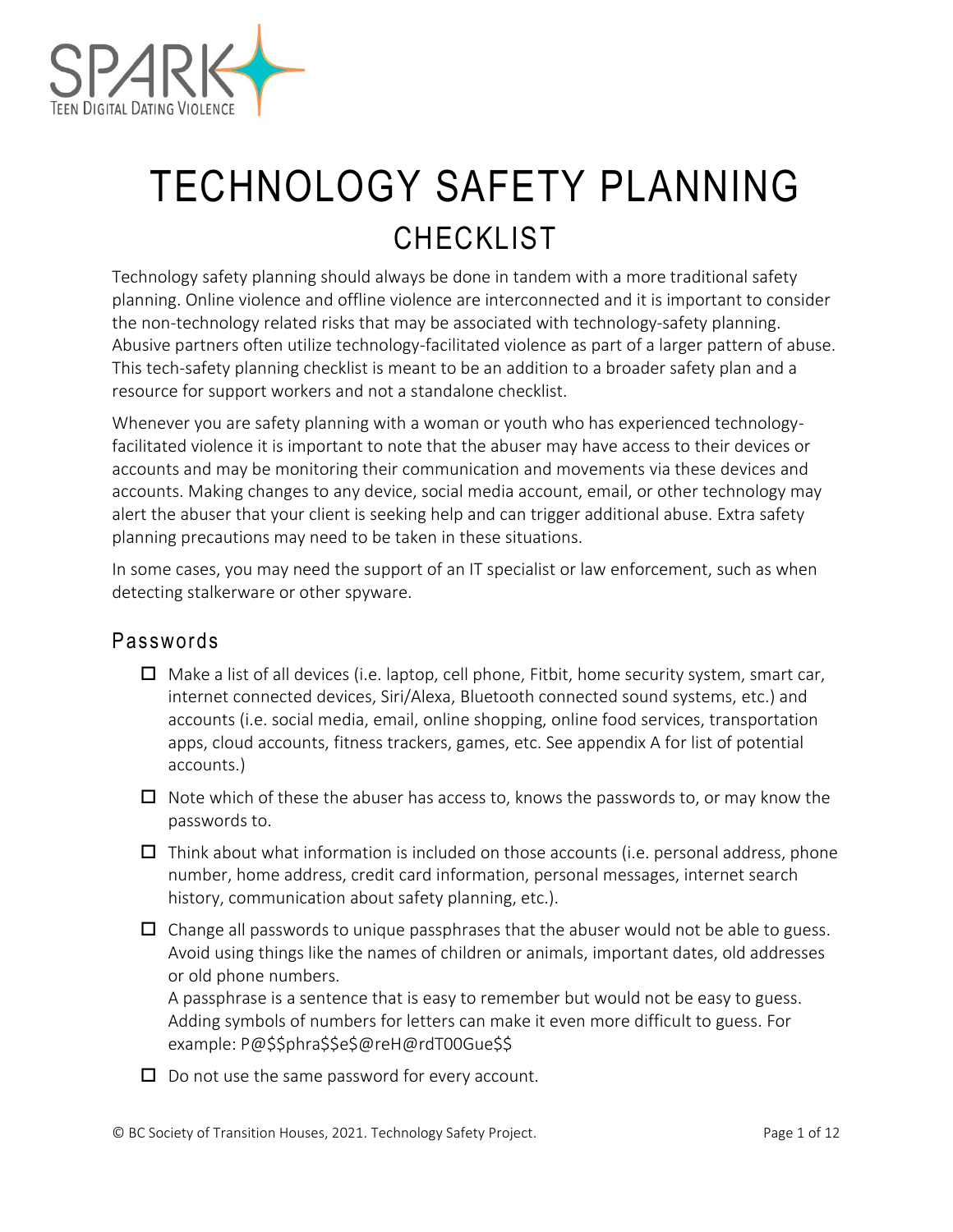

- $\Box$  Use a unique passphrase for each account or use a password manager.
- $\Box$  Change the password to your home Wi-Fi.
- $\Box$  For security questions on accounts, make up fake answers or do not use questions that the abuser would be able to guess, otherwise they may be able to access the account (i.e. instead of using your mother's maiden name, make up an answer when they ask for your mother's maiden name and answer with something different, but remember your fake answer).
- $\Box$  Turn off all automatically saved passwords on all devices and accounts.
- $\square$  Sign out of all accounts and devices when not using them.
- $\Box$  Use two-factor authentication on any app or account that allows for it. Two factor authentication requires you to enter a password that is sent to your phone or email to confirm that it is actually them accessing the account. For general information on two-factor authentication see HackBlossom: <https://hackblossom.org/domestic-violence/defense/two-step-verification.html>
- $\Box$  See this website to see which common apps use two-factor authentication: <https://twofactorauth.org/#communication>
- $\Box$  Print out or write down several two-factor authentication one-time use codes in case you lose your phone. Store them somewhere the abuser will not find them.
- $\Box$  Do not use social media accounts to sign in to other accounts (i.e. "Sign in with Facebook" or "Sign in with Google" options).
- $\Box$  Remove abuser's emails or devices from shared accounts and as "Trusted devices" on your accounts.

# Blocking, deleting, and unfriending

- $\Box$  Consider blocking or unfriending the abuser's email address, phone number, or social media contact. Ensure that you have collected all the evidence needed from those accounts before doing this. Certain programs will delete or not allow you to access conversations and information from the other person's account once they have been unfriended, blocked or deleted from your account.
- $\Box$  When deciding to block, delete or unfriend someone consider whether this may escalate the abuse. There may be benefits to having access to the abuser's social media (such as knowing their location) that are worth considering.
- $\Box$  Consider which of your friends and family may have your abuser on their accounts. Ask friends and family not to post information about you or photos of you online and not to share information with the abuser.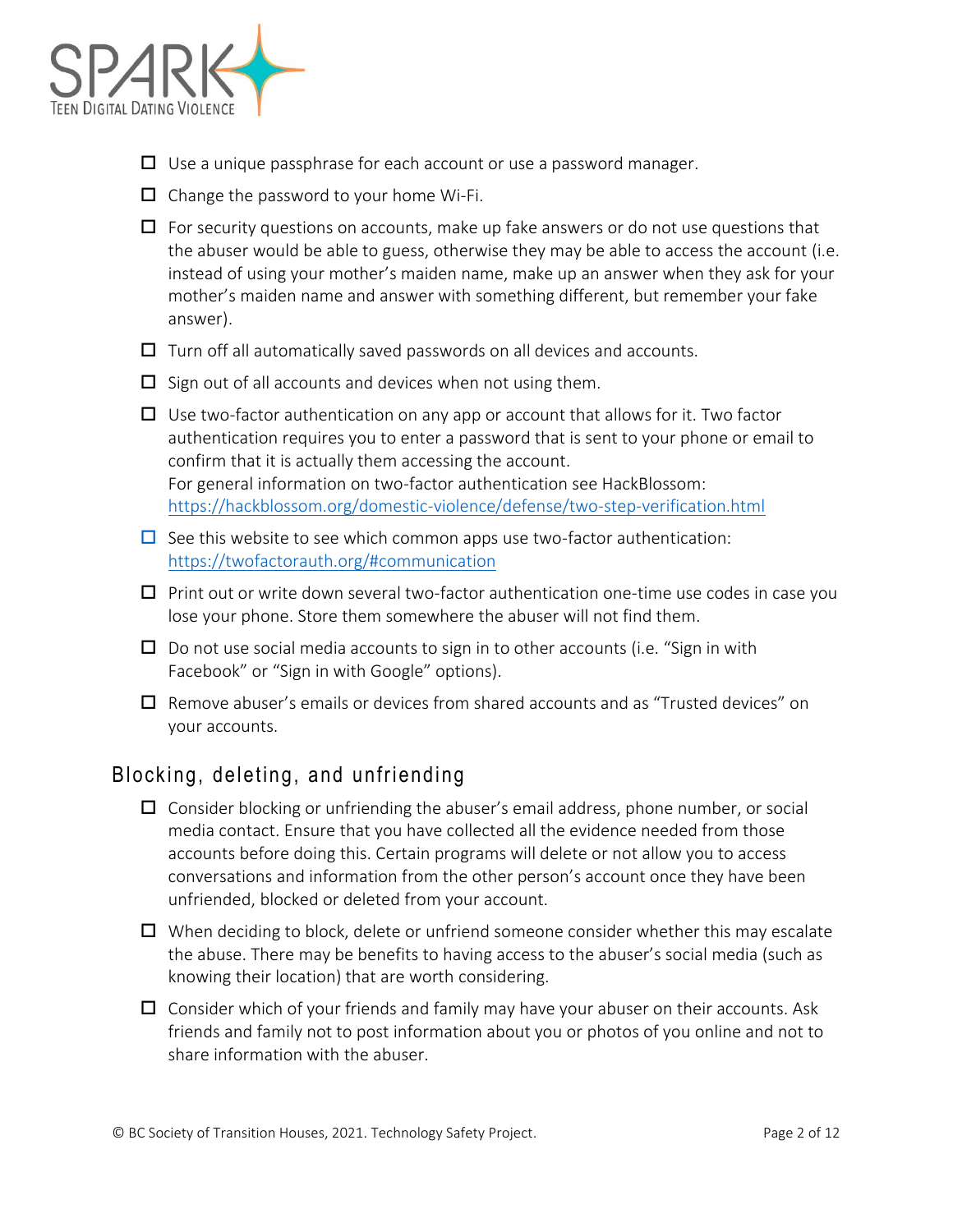

# Stalking, tracking and monitoring

- $\Box$  Use a camera cover on all your devices' cameras when you are not using them.
- $\Box$  If the abuser is tracking your device or accounts, consider using a different device (i.e., a friend's computer, a work device, or a computer at a library) to look up information and to begin planning how to make changes to your devices or accounts.
- $\Box$  Consider what personal information is posted online (i.e., home address on a birthday event invitation, phone number was shared on a Facebook post, or a new work place was announced on LinkedIn) and decide whether to delete that information or make it private. Remember that other people could share that information with your abuser even if you have blocked them from your accounts.
- $\Box$  Turn off or limit the location functions on your devices when not in use.
- $\Box$  Turn off location functions like "Find my Phone" or "Find my Friends".
- $\Box$  Delete previously stored location history, especially before and arriving at domestic violence shelters or other safe spaces.
- $\square$  Do not "check in" to locations on social media.
- $\Box$  Change privacy settings on apps and social media to more private settings.
- $\Box$  Do not post photos containing metadata or background information that could alter the user to your location on social media.
- $\Box$  One way to remove location based metadata on a photo is to take a screenshot of the photo and post the screenshot rather than the original photo that contains the metadata.
- $\Box$  Remove abuser's emails or devices from shared accounts and remove their device from "Trusted Devices" on all your accounts. See appendix A for potential accounts.
- $\Box$  Check accounts for "Last Account Activity" or "Account Activity" to see if any unusual IP addresses are accessing the account.
- $\Box$  If there is concern that the abuser has access to your accounts, consider using a P.O. Box for an address on online accounts and deliveries. Consider the risk of the abuser accessing credit card information or misusing the account if they have access.
- $\Box$  Untether your phone or other devices from the abuser's devices (i.e., Bluetooth stereo in their car or home, fitness notifications to their smartwatch, etc.).
- $\Box$  Search belongings (i.e., purses, cars, jackets) for GPS tracking devices or other recording devices.
- $\Box$  Examine any gifts or unusual items in the home, including children's items, for hidden cameras or recording devices.
- $\Box$  Consider what information is on your children's devices and accounts (i.e., phones, video game systems, social media accounts) and what may be shared with your abuser.

© BC Society of Transition Houses, 2021. Technology Safety Project. Page 3 of 12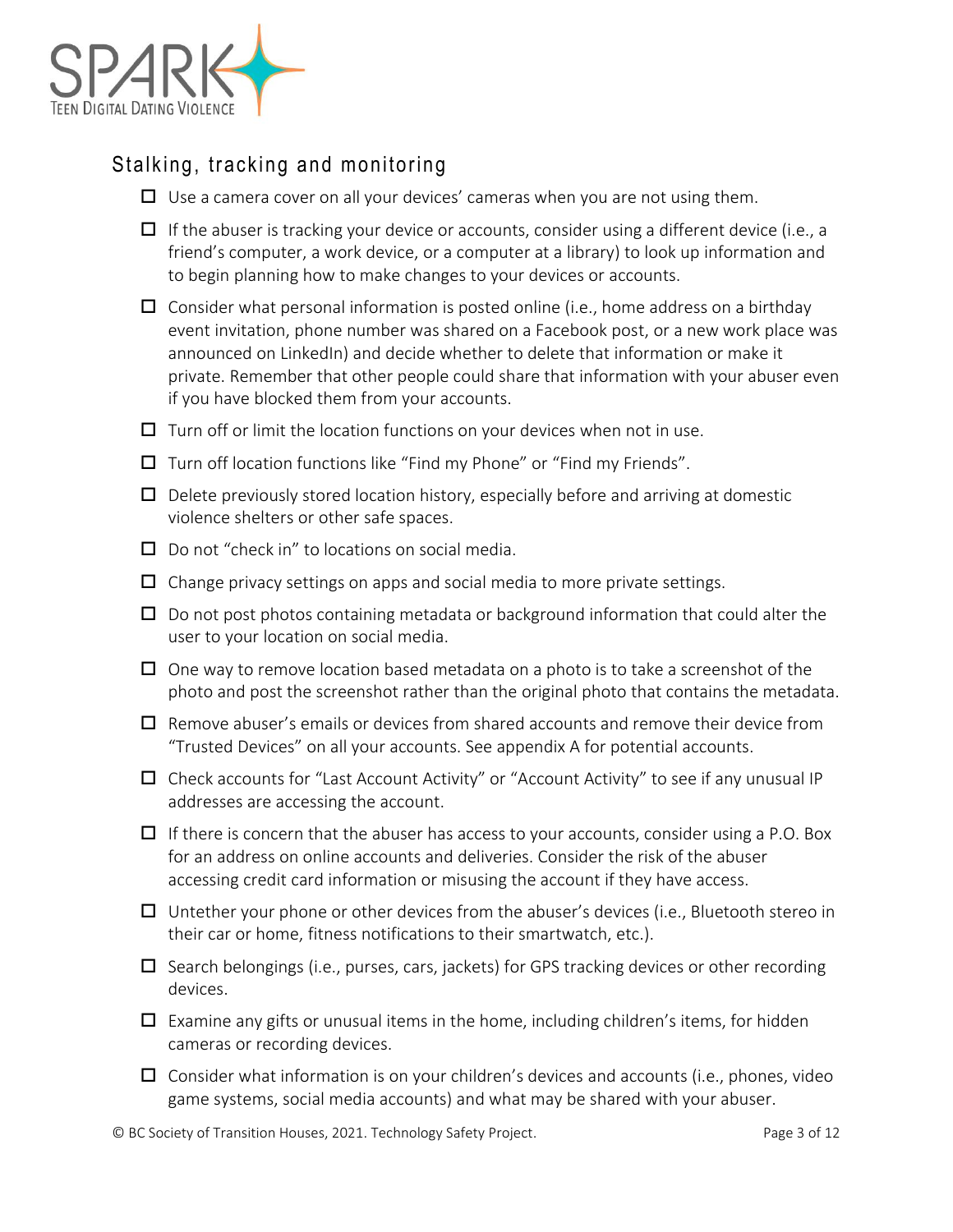

- $\Box$  Consider whether the abuser may have access to home security system information, such as access to the cameras or information when people are leaving or entering the home.
- $\Box$  Consider using a device or program (i.e., network scanners, port scanners, RF signal detectors) that can detect certain hidden cameras to scan your Wi-Fi or homes.
- $\Box$  Look through apps on the phone and delete any unfamiliar ones.
- $\Box$  If you are concerned that your abuser may have installed spyware on your devices, you may want to have an IT specialist or law enforcement check the device for spyware. Remember that if spyware is installed on the device, the abuser may be able to see whatever is being done on the device, which may escalate abuse.
- $\Box$  The Clinic To End Tech Abuse also has resources to help identify spyware on a device: <https://www.ceta.tech.cornell.edu/resources>

Signs that a device may have spyware on it:

- o Device running slowly
- o Battery draining
- o Data being used up
- o Device getting hot
- o Device lighting up when not in use
- o Clicks or odd sounds on calls
- o Takes a long time to shut down.
- $\Box$  Keep your devices' operating systems up to date. These updates often patch any insecurities found on the software that hackers could misuse and spyware. Double check your privacy settings after an update to make sure the update did not change any of them.
- $\Box$  Consider replacing devices entirely. If you decide to do this, you should not back up your devices from previous devices. This may transfer any spyware installed on the previous device.
- $\Box$  Look for unusual hardware attached to desktop computers, key loggers are often attached between the keyboard and the desktop.
- $\Box$  It should be noted that experienced hackers and IT engineers may be able to access the location of a device, even when it is turned off in the settings. If your abuser has an IT background, there can be additional challenges to tech-safety.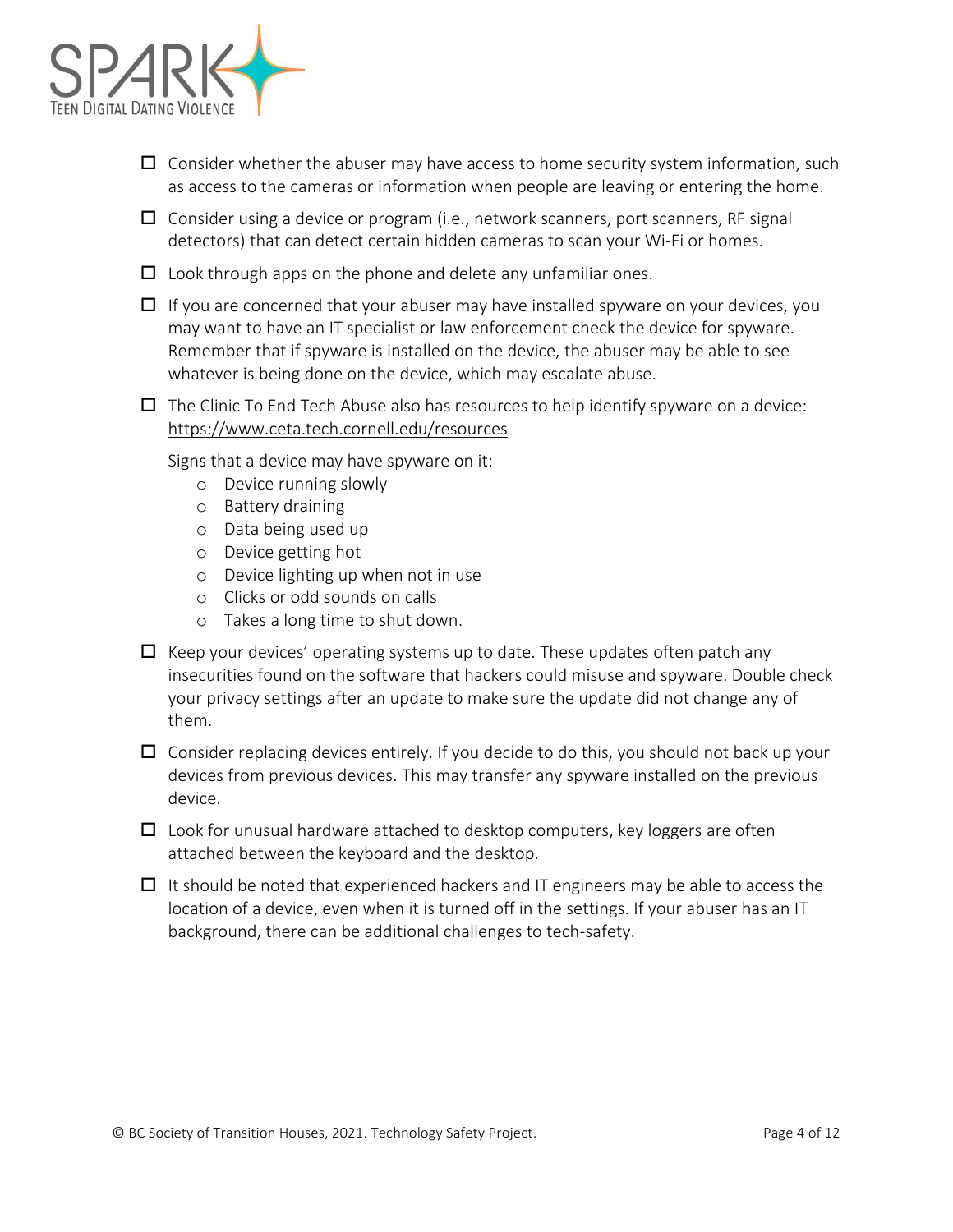

### Alternate accounts

- $\Box$  If the abuser has access to your accounts and there is no safe way to stop this at this moment (i.e., if they require you to share your passwords by threatening to hurt you otherwise), create an alternate email account or social media account that the abuser does not have access to for sensitive communication.
- $\Box$  Do not sign into this account on your personal or shared devices. Use a work computer, library computer or friend's computer.

#### Cloud storage, shared accounts, unauthorized access

- $\Box$  Remove abuser from any shared accounts, devices, or plans.
- $\Box$  Remove Bluetooth connections from the abuser's devices (i.e., connected to their home stereo, smart car, etc.).
- $\Box$  Consider what content is being automatically being uploaded or connected (i.e., calendars, iCloud storage for photos and texts, Fitbit, smart watches) and whether the abuser could gain access to these accounts or information.
- $\Box$  Remove all devices except your devices from "Trusted Devices" on all accounts.
- $\Box$  Check "Last Account Activity" on all accounts to see if an unusual IP address or device has been accessing the account.

#### Search history

- $\Box$  If the abuser has access to the device or account, they can check your search history.
- $\Box$  If looking for help or resources, use a computer not in the home (i.e., a public computer, a friend's computer, or a work computer).
- $\Box$  Selectively delete internet search history.
- $\Box$  Use "private" or "incognito" options so the search history is not being recorded.
- $\Box$  Turn off cookies in the browser setting.

#### Intimate Images (i.e. "Revenge Porn")

- $\Box$  Make a list of images and videos that may exists.
- $\Box$  Consider using Facebook's program that prevents other people from uploading sexual images that have been registered and "hashed" with the company. However, you would need to send those photos to Facebook for the program in order for the images to be recognized and removed from Facebook and Instagram.
- $\Box$  If safe to do, ask the ex-partner to delete the images after the relationship ends and tell them that there is no consent to share them. Document this communication.

© BC Society of Transition Houses, 2021. Technology Safety Project. Page 5 of 12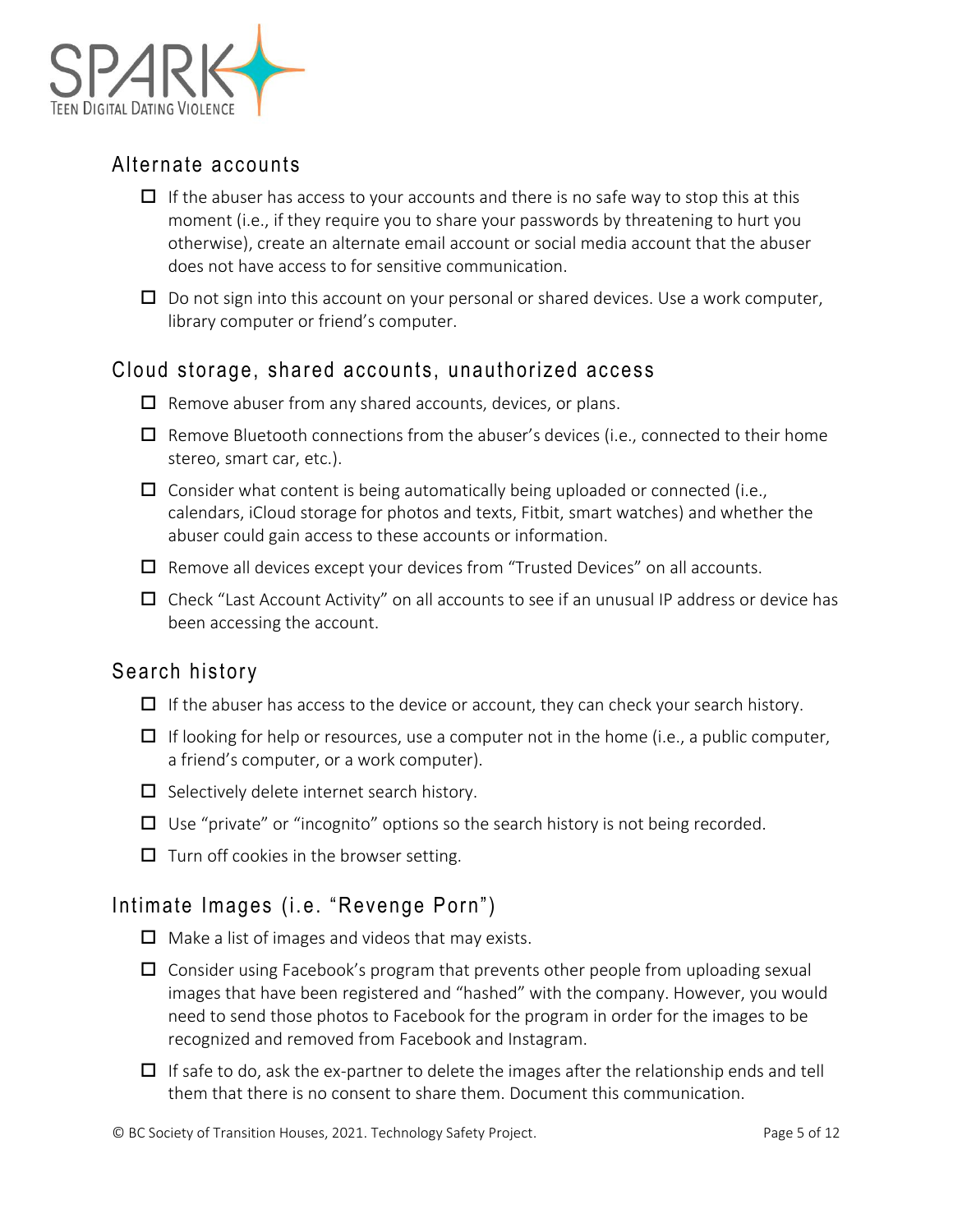

- $\Box$  Consider whether the abuser may have been able to capture images without consent (i.e., hidden camera, screen capturing sex via Zoom or Skype).
- $\Box$  Do a reverse image search on Google for images.
- $\Box$  Search common pornography sites for your name. People are often doxed and named when their images are shared.
- $\Box$  Set up a Google alert for your name, this can help alert a person when your name is mentioned online if it is posted along with your images.
- $\Box$  Consider alerting family, friends, and co-workers who may receive the images to reduce the harm.
- $\Box$  If the image has been shared without consent see Cyber Civil Rights Initiative guide to getting content taken off the internet:<https://www.cybercivilrights.org/online-removal/>
- $\Box$  Report to social media companies or porn companies, most have policies that forbid nonconsensually shared nude images.
- $\Box$  If sharing intimate images consider harm reduction strategies:
- $\Box$  Avoid images with your face or identifying marks (tattoos, birthmarks)
- $\Box$  Avoid images in places that are identifiable (is the room recognizable?)
- $\Box$  Use programs like Signal that allow for disappearing messages
- $\Box$  If images have been released, consider using a reputation services to help get the content removed.

#### Google alerts

- $\Box$  Set a Google alert for your name to be notified when your name appears online. This will not find all places where your name is posted, but can alert to some instances.
- $\Box$  Make a Google alert for all versions of your name (i.e., "Victoria Chan, Vickie Chan, Vicky Chan")

#### Reporting Harmful Content to Social Media Companies

- $\Box$  Gather evidence (i.e., screenshots) of the harmful content before reporting, as it may be deleted by the social media company if it violates their policies.
- $\Box$  See HeartMob "Media Safety Guides" for tips on how to report to social media companies' policies and reporting mechanisms: [https://iheartmob.org/resources/safety\\_guides](https://iheartmob.org/resources/safety_guides)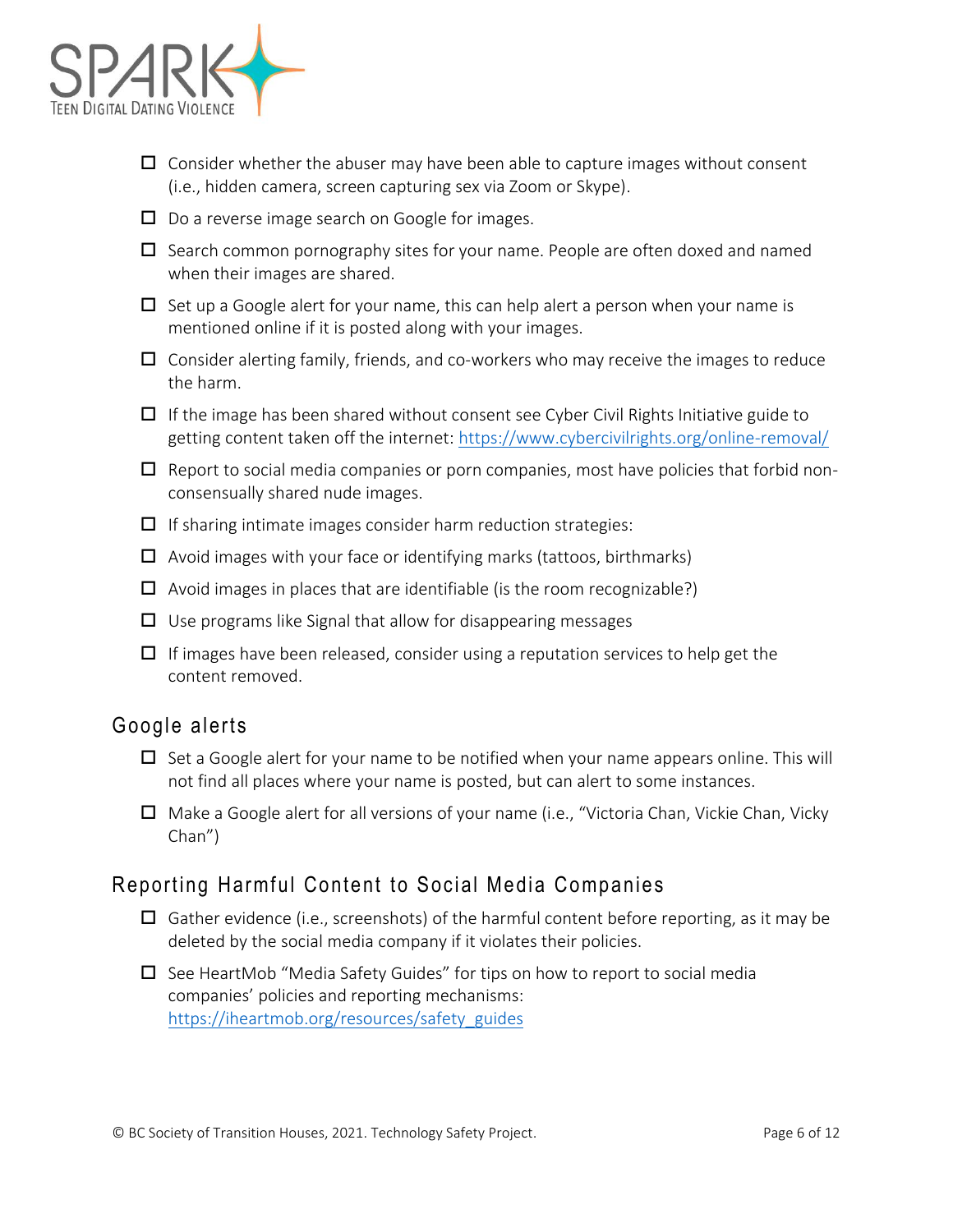

## Software updates, firewall, and anti-virus software

- $\Box$  Update your software regularly. This includes your mobile phones. These updates often patch any insecurities found on the software that hackers could misuse.
- $\Box$  Enable firewalls and anti-virus software on all devices.

## Evidence Collection

- $\Box$  Create a log of all experiences of technology-facilitated violence, include information such as the time, date, abuser, evidence gathered, and other useful information. See the BCSTH Sample Technology-Facilitated Violence Log here: <https://bcsth.ca/techsafetytoolkit/sample-technology-facilitated-violence-log/>
- $\Box$  Take screenshots or make recordings of abuse.
- $\Box$  Consider whether the app alerts the other person if someone else takes a screenshot, if it does, it may not be safe to screen shot and it may be better to take a photo or video of it with a second device.
- $\Box$  Ensure you include the profile and other identifying information about the abuser in the evidence.
- $\Box$  Ensure it shows the date of the abuse.
- $\Box$  If the abuse is happening via email, keep the original email as it contains metadata such as the IP address of the sender.
- $\Box$  If the abuse was posted by someone else, capture it before they have a chance to delete it.
- $\Box$  Store copies of the evidence in a secure location. Back the information up in at least one other location.
- $\Box$  If the abuser has access to the device or cloud storage where the evidence is stored, they could delete the evidence.
- $\Box$  Have both printed copies and electronic copies of the evidence.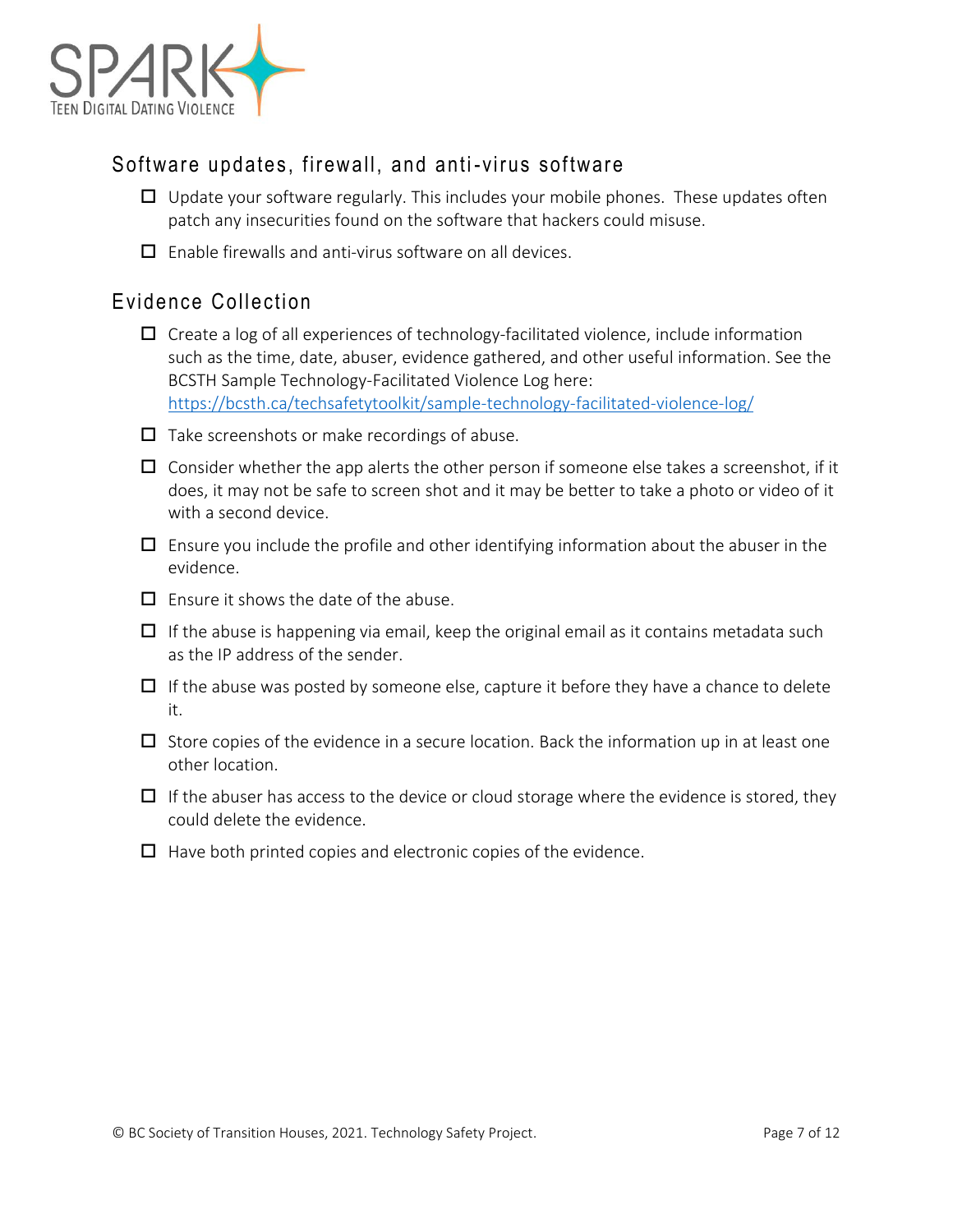

# Connect to an Anti- violence Work or Legal Advocate for Support

If you would like more information about how to incorporate technology into a safety plan, see the [BC Society of Transition Houses](https://bcsth.ca/technology-safety-project-resources/) Technology Safety Resources or a legal advocate in your community.

- [VictimLink BC](https://www.victimsinfo.ca/en/services/victimlink)
- [KUU-US Crisis Line Society](https://www.kuu-uscrisisline.com/24-hour-crisis-line)
- Legal [Aid BC](https://lss.bc.ca/)
- [Rise Women's Legal Centre](https://womenslegalcentre.ca/)
- Shelter Safe Map
- BCSTH [technology safety planning](https://bcsth.ca/techsafetytoolkit/technology-safety-plan-tip-sheet-for-women-and-anti-violence-workers/) and A Guide for Canadian Women Experiencing [Technology-Facilitated Violence: Strategies for Enhancing Safety](https://bcsth.ca/wp-content/uploads/2019/03/BCSTH-A-guide-for-Canadian-women-experiencing-technology-facilitated-violence-2019.pdf)

#### *Spark Teen Digital Dating Violence Project*

*This document is a part of the* [Spark: Responding to Teen Digital Dating Violence Toolkit](https://bcsth.ca/teendigitaldatingviolence/)*. This document, or any portion thereof, may be reproduced or used in any manner whatsoever as long as acknowledgment to the [BC Society of Transition Houses](https://bcsth.ca/technology-safety-project-resources/safety-planning-resources/) is included in the product.*

*We gratefully acknowledge Suzie Dunn, PhD Candidate at the University of Ottawa for the creation of this information sheet.*

*This document was published March 2021.*

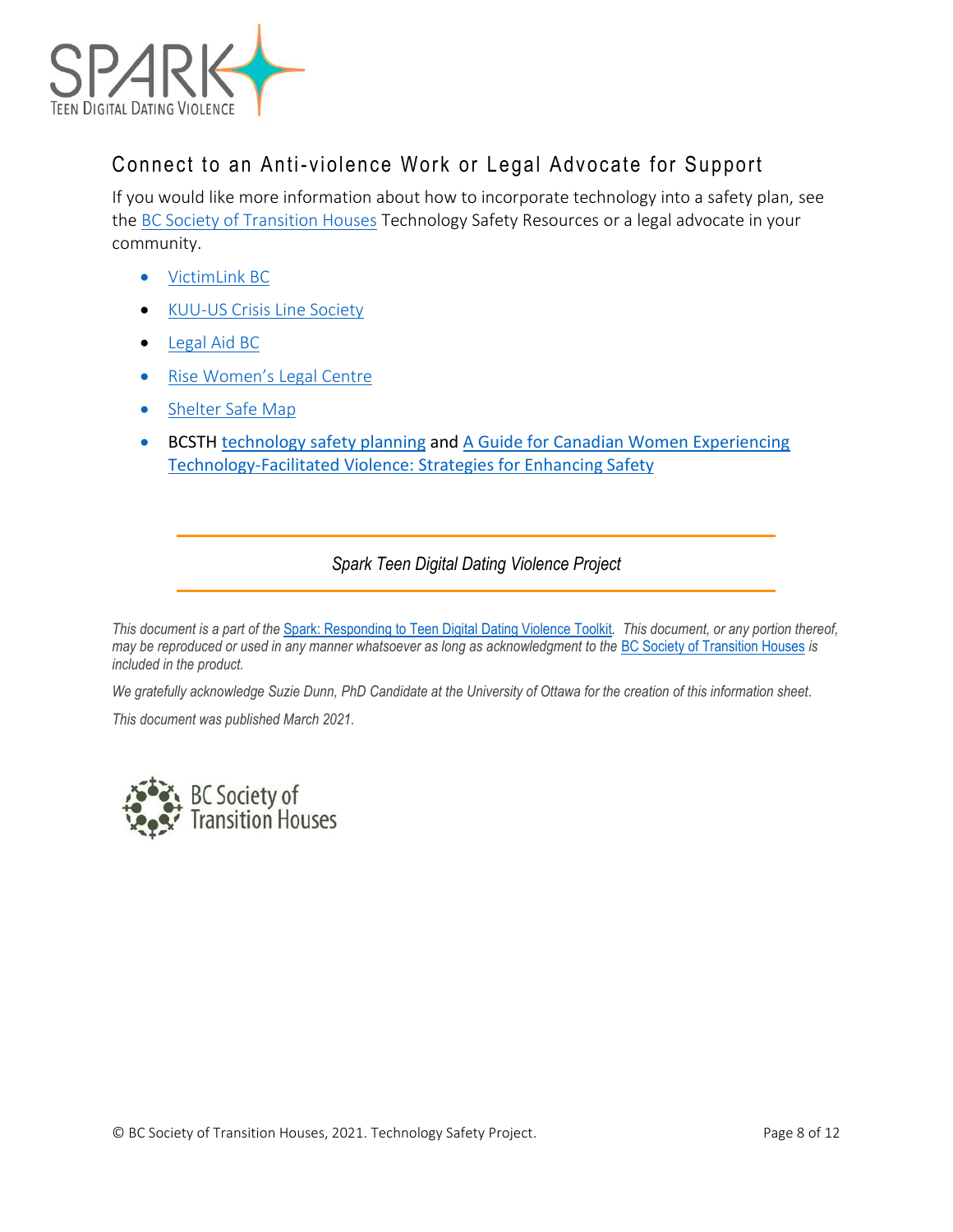

# APPENDIX A:

# Devices and Accounts to Consider

| Social Media Accounts                | Communication                                                 |
|--------------------------------------|---------------------------------------------------------------|
| Facebook                             | Smart Phone                                                   |
| □                                    | $\Box$                                                        |
| Twitter                              | Computer                                                      |
| □                                    | □                                                             |
| □                                    | Gmail                                                         |
| Instagram                            | п                                                             |
| Snapchat                             | Personal and work email                                       |
| □                                    | П                                                             |
| TikTok                               | Messenger                                                     |
| □                                    | □                                                             |
| Pinterest                            | WhatsApp                                                      |
| □                                    | □                                                             |
| WeChat                               | Signal                                                        |
| □                                    | □                                                             |
| YouTube                              | Slack                                                         |
| □                                    | П                                                             |
| Tumblr                               | QQ                                                            |
| □                                    | □                                                             |
| Reddit                               | Viber                                                         |
| □                                    | П                                                             |
| LinkedIn                             | Telegram                                                      |
| □                                    | □                                                             |
|                                      | Instant, DM's or Private Messages on<br>□<br>online platforms |
| Video Conference                     | Cloud Storage                                                 |
| Zoom                                 | iCloud                                                        |
| □                                    | □                                                             |
| <b>MS Teams</b>                      | Dropbox                                                       |
| ◻                                    | □                                                             |
| Skype                                | Google Drive                                                  |
| □                                    | $\Box$                                                        |
| FaceTime                             | Amazon Drive                                                  |
| □                                    | $\Box$                                                        |
| Video Calls on online platforms<br>□ |                                                               |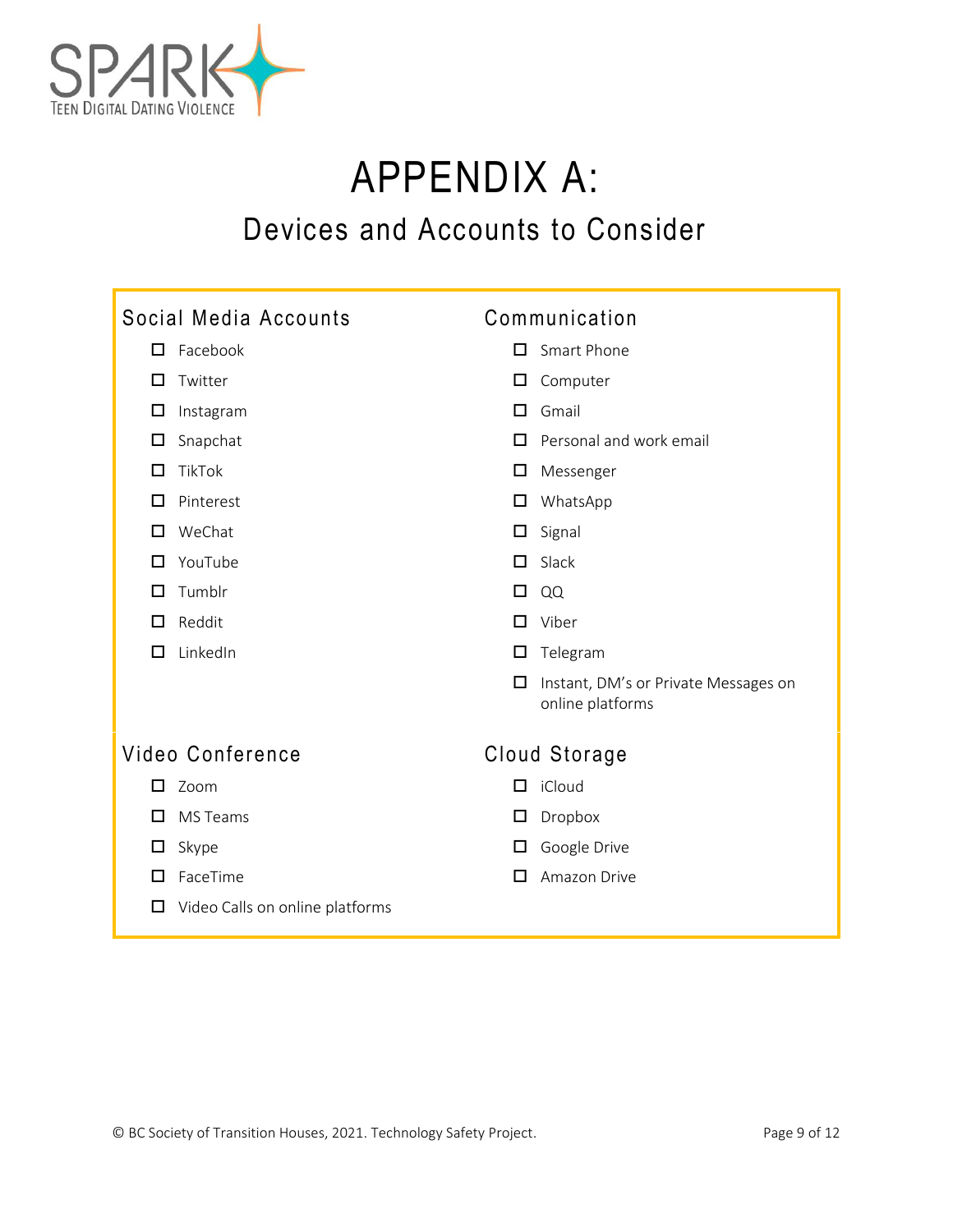

| Childcare and pets                         | <b>Finances</b>                           |
|--------------------------------------------|-------------------------------------------|
| Shared calendars                           | Bank accounts (including credit cards)    |
| П                                          | ப                                         |
| Child tracking apps                        | □                                         |
| □                                          | Investment accounts (i.e., stocks,        |
| Baby monitor<br>□                          | investments, retirement, education, etc.) |
| Photo sharing                              | PayPal                                    |
| ப                                          | □                                         |
| Scheduling apps                            | Apple wallet                              |
| □                                          | □                                         |
| Animal camera                              | <b>Bitcoin Wallet</b>                     |
| □                                          | П                                         |
| Animal tracker (i.e. GPS device in collar) | OXF                                       |
| □                                          | П                                         |
|                                            |                                           |
| <b>Bills and Utilities</b>                 | Government Accounts                       |
| Phone plans                                | Canada Revenue Agency                     |
| ப                                          | ப                                         |
| Electricity                                | Appointment booking apps                  |
| □                                          | □                                         |
| Gas                                        | <b>Student Loan Account</b>               |
| H                                          | П                                         |
| Internet/Cable                             | My Account                                |
| H                                          | ப                                         |
|                                            | <b>BC Services Account</b><br>□           |
|                                            |                                           |
| <b>Food Delivery Services</b>              | Transportation apps                       |
| SkipTheDishes                              | Uber                                      |
| □                                          | п                                         |
| <b>Uber Eats</b>                           | Lyft                                      |
| □                                          | □                                         |
| DoorDash                                   | Taxi apps                                 |
| $\Box$                                     | □                                         |
| Foodora                                    | Waze                                      |
| Other restaurant accounts                  | Google maps                               |
| H                                          | ப                                         |
|                                            |                                           |

 $\Box$  Public transit apps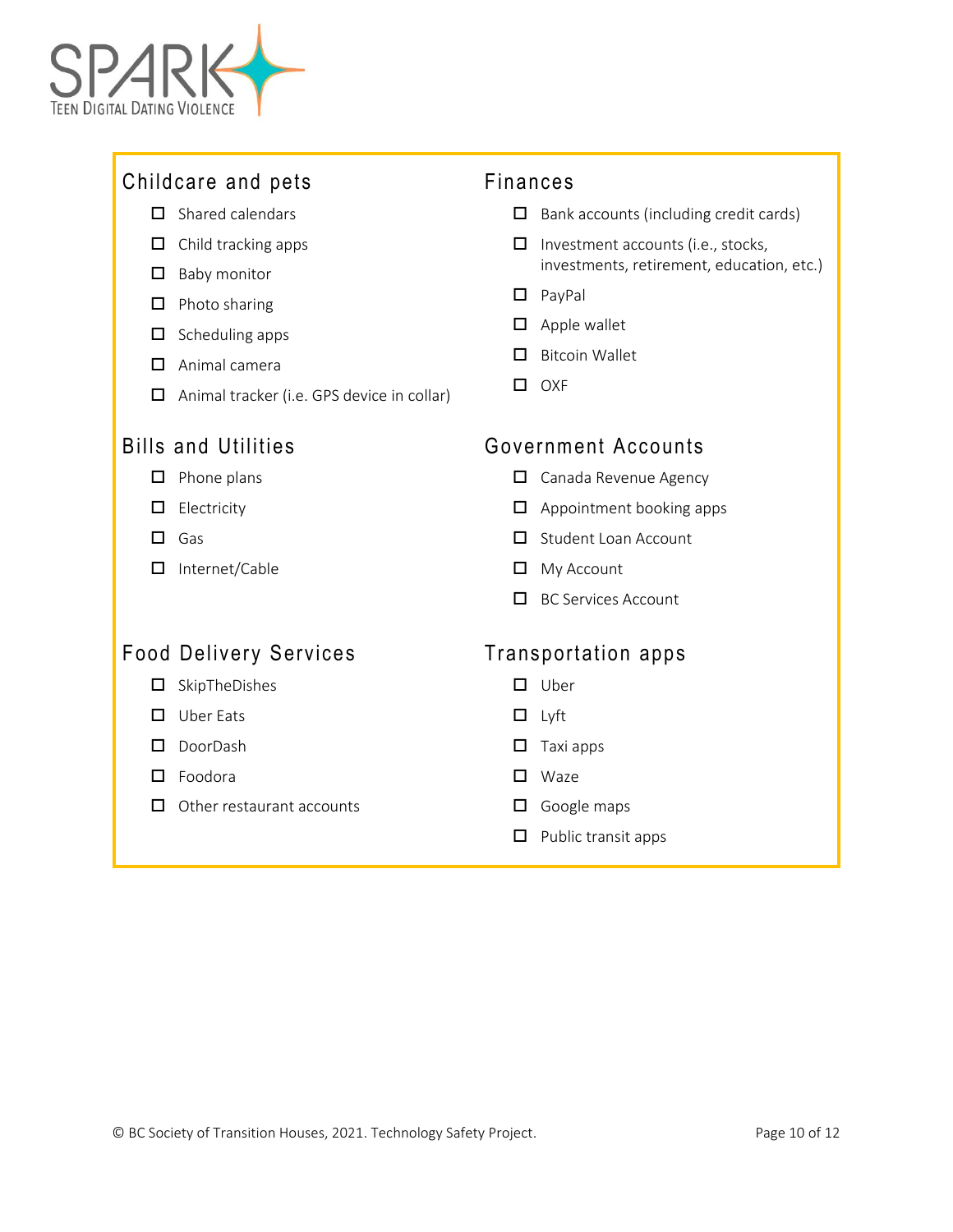

| Shopping Apps                                               | Entertainment                           |
|-------------------------------------------------------------|-----------------------------------------|
| Amazon                                                      | Spotify                                 |
| П                                                           | $\Box$                                  |
| Grocery points card                                         | Netflix                                 |
| □                                                           | $\Box$                                  |
| PC Optimum                                                  | □                                       |
| □                                                           | Crave                                   |
| Coffee points card                                          | □                                       |
| □                                                           | Disney+                                 |
| Real Estate apps                                            | Amazon Prime Video                      |
| □                                                           | П                                       |
| Account/reward apps at stores you shop<br>□<br>at or online | Apple Music and TV<br>□                 |
|                                                             | iTunes<br>□                             |
|                                                             | Podcast apps<br>□                       |
|                                                             | Audible<br>□                            |
|                                                             | PornHub<br>$\Box$                       |
|                                                             |                                         |
| Gaming                                                      | <b>Health and Fitness</b>               |
| Discord                                                     | $\Box$                                  |
| П                                                           | Fitbit                                  |
| Twitch                                                      | Apple Watch                             |
| П                                                           | □                                       |
| Switch                                                      | Distance tracking (i.e., Strava,        |
| П                                                           | □                                       |
| □<br>Steam                                                  | MapMyRun)                               |
| Xbox Live                                                   | GPS devices (i.e., Garmin, hiking apps) |
| □                                                           | ◻                                       |
| <b>PlayStation Network</b>                                  | Period or fertility apps                |
| □                                                           | □                                       |
| Origin                                                      | Diet or calorie counters                |
| □                                                           | п                                       |
| Smart phone games                                           | Medical tracking apps                   |
| □                                                           | □                                       |
|                                                             | Therapy apps<br>□                       |
|                                                             |                                         |